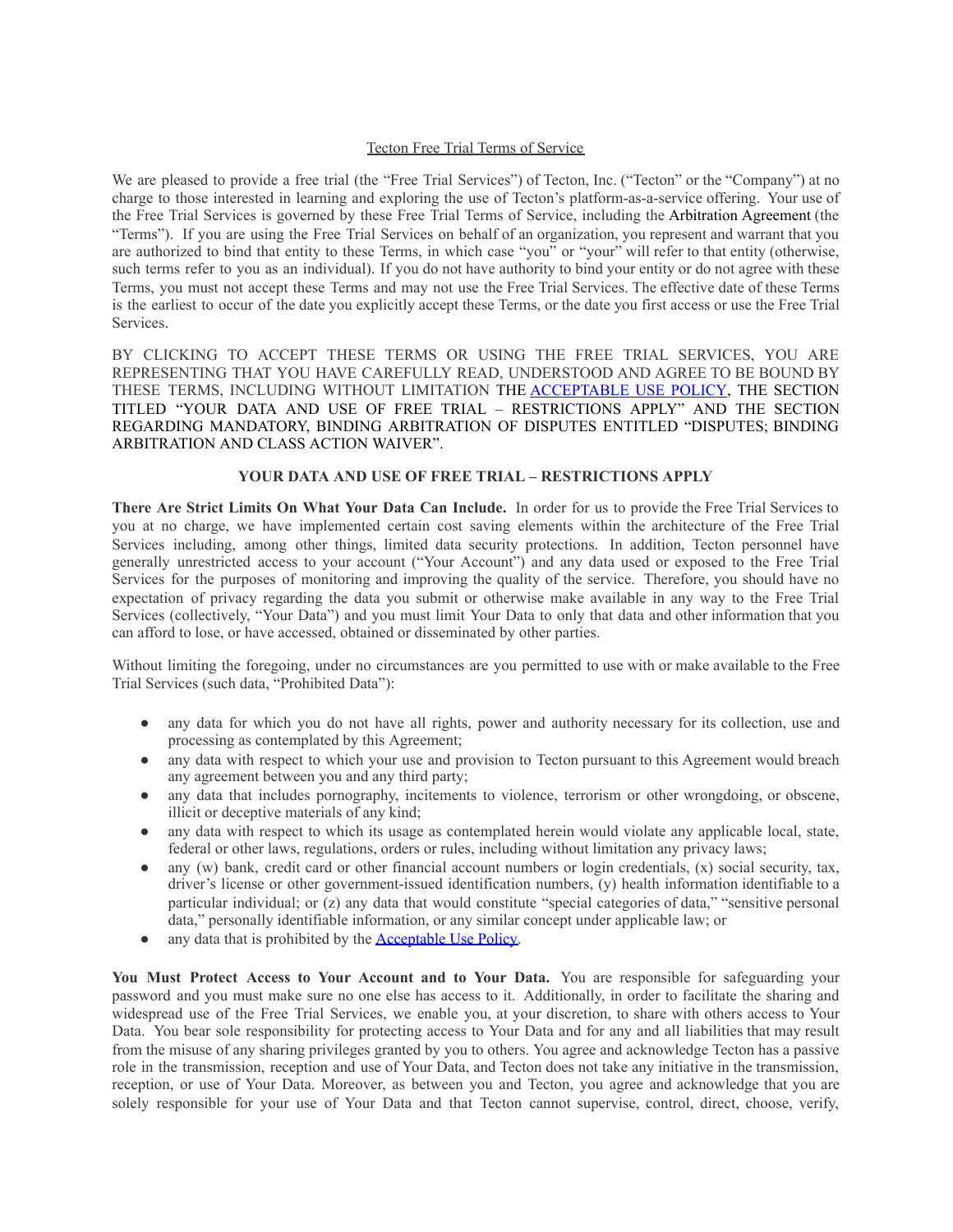investigate, or evaluate Your Data or your actions with respect to Your Data that you transmit or receive using the Free Trial Services. You acknowledge that we may (but are not obligated to) remove or disable access to any of Your Data, or interrupt any or all services, at any time at our own discretion. You understand and acknowledge that we have the right (but no obligation) to do so if we believe, or are notified, that you have breached any provision of this Agreement (including copyright breach), or if we discontinue or restrict the service that enables you to transmit or receive Your Data.

## **Limits Apply to How You Can Use the Free Trial Services.**

- You agree that your use of the Free Trial Services is subject to the **[Acceptable](http://www.tecton.ai/tecton_aup) Use Policy**.
- The use of Free Trial Services will be restricted to non-productive evaluation use and not for any production workloads or for any mission critical work.
- You will not use the Free Trial Services to develop or offer a service made available to any third party that could reasonably be seen to serve as a substitute for such third party's possible subscription to any Company product or service;
- You will not, directly or indirectly: reverse engineer, decompile, disassemble or otherwise attempt to discover the source code, object code or underlying structure, ideas, know-how or algorithms relevant to the Free Trial Services or any software, cloud platform, documentation or data related to the Free Trial Services ("Technology"); modify, translate, or create derivative works based on the Free Trial Services or any Technology; use the Free Trial Services or any Technology for timesharing or service bureau purposes or otherwise for the benefit of a third party; or remove any proprietary notices or labels.
- You may not remove or export from the United States or allow the export or re-export of the Free Trial Services, Technology or anything related thereto, or any direct product thereof in violation of any restrictions, laws or regulations of the United States Department of Commerce, the United States Department of Treasury Office of Foreign Assets Control, or any other United States or foreign agency or authority. As defined in FAR section 2.101, the Technology and documentation are "commercial items" and according to DFAR section 252.227-7014(a)(1) and (5) are deemed to be "commercial computer software" and "commercial computer software documentation." Consistent with DFAR section 227.7202 and FAR section 12.212, any use modification, reproduction, release, performance, display, or disclosure of such commercial software or commercial software documentation by the U.S. Government will be governed solely by these Terms and will be prohibited except to the extent expressly permitted by these Terms.
- To the extent you use the Databricks Platform Services, you acknowledge and accept the External User Terms of Databricks located at [www.databricks.com/external-user-terms](http://www.databricks.com/external-user-terms) (and any associated agreements set forth therein) (together, the "Databricks Agreement"). "Databricks Platform Services" shall have the meaning set forth in the Databricks Agreement.
- You represent, covenant, and warrant that you will use the Free Trial Services, including, if applicable, the Databricks Platform Services, only in compliance with Tecton's standard policies in effect and all applicable laws and regulations, including without limitation any applicable data protection laws

# **TECTON'S LEGAL PROTECTIONS & OTHER PROVISIONS**

**Tecton Intellectual Property Rights.** The Free Trial Services are protected in various ways by copyright, trademark, and other laws of the United States and other countries. These Terms don't grant you any rights to use of Tecton's intellectual property, including trademarks, logos and other brand features, except those rights necessary for you to use the Free Trial Services as contemplated under these Terms. Tecton welcomes your feedback but please note that we may use your comments and suggestions freely to improve the Free Trial Services or any of our other products or services, and accordingly you hereby grant Tecton a perpetual, irrevocable, non-exclusive, worldwide, fully-paid, sub-licensable, assignable license to incorporate into the Free Trial Services or otherwise use any feedback Tecton receives from you.

**Confidentiality.** You understand that, as part of the Free Trial Services, Tecton has disclosed or may disclose business, technical or financial information relating to its business (hereinafter referred to as "Confidential Information"). Confidential Information includes non-public information regarding features, functionality and performance of the Free Trial Services. You agree: (i) to take reasonable precautions to protect such Confidential Information, and (ii) not to use (except as otherwise permitted herein) or divulge to any third person any such Confidential Information.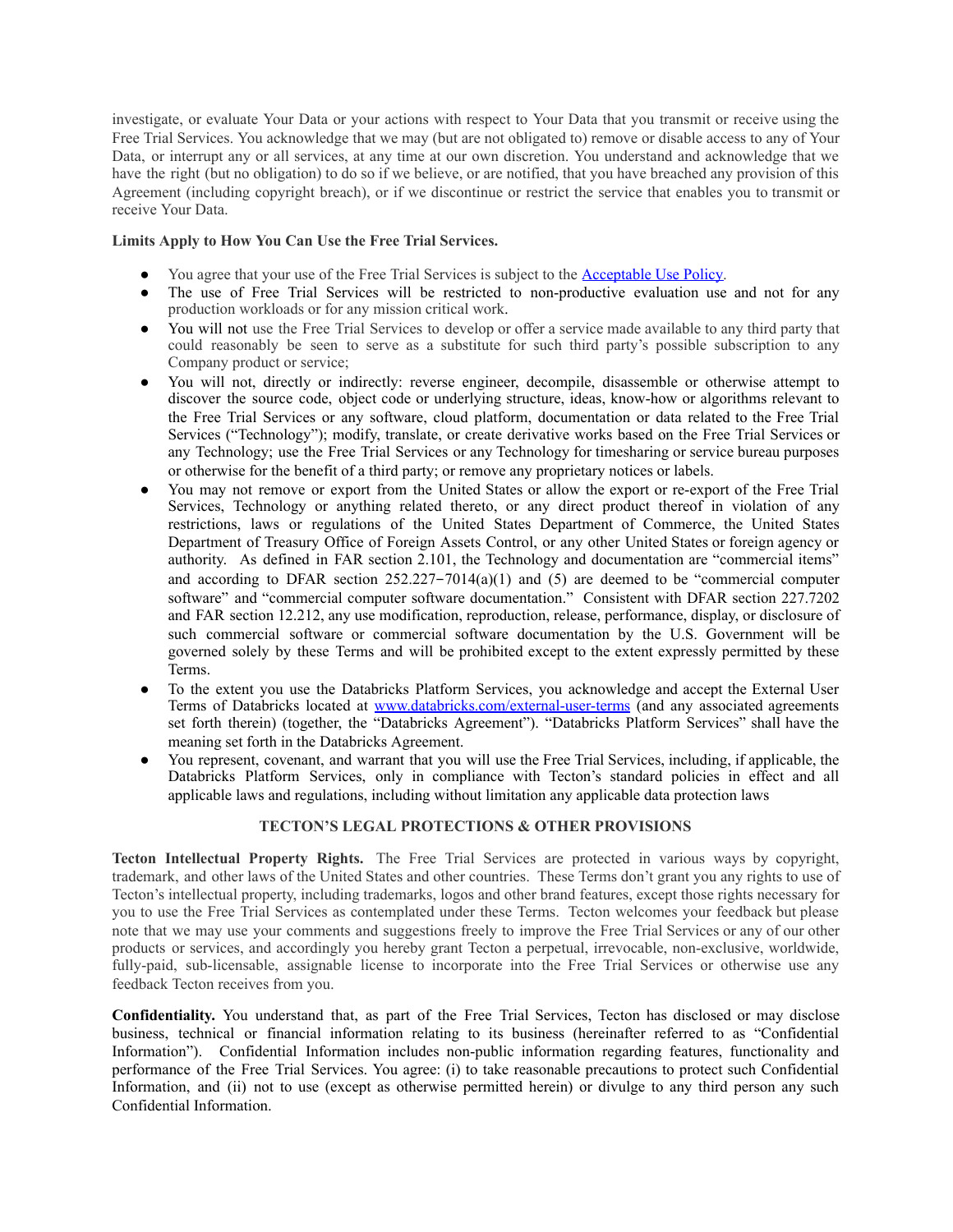**The Free Trial Services are Provided "As Is" With No Warranty.** Tecton cannot provide guarantees regarding the Free Trial Services. TO THE FULLEST EXTENT PERMITTED BY LAW, TECTON MAKES NO WARRANTIES, EXPRESS OR IMPLIED, ABOUT THE SERVICES, WHICH ARE PROVIDED "AS IS." WE DISCLAIM ALL WARRANTIES OF ANY KIND, INCLUDING BUT NOT LIMITED TO WARRANTIES OF MERCHANTABILITY, FITNESS FOR A PARTICULAR PURPOSE, NON-INFRINGEMENT, NON-INTERRUPTION, ACCURACY OR DATA SECURITY. Some jurisdictions don't allow certain of these disclaimers, so they may not apply to you.

**We Require Your Indemnification.** You understand and agree that Tecton bears no liability whatsoever in the event you violate the restrictions and obligations imposed by these Terms or the Databricks Agreement regarding your use of the Free Trial Services, including the Databricks Platform Services, or for the loss of, or unauthorized access to, Your Data, and that Tecton's willingness and ability to provide access to you to the Free Trial Services at no charge is contingent upon this understanding, and upon your accepting and adhering to all other provisions of these Terms. You agree to indemnify, defend and hold harmless each of Tecton and its investors, directors, officers, employees, representatives and affiliates from any claims, costs, damages, liabilities or expenses (including reasonable attorneys' fees) arising out of any third party claim (i) alleging that Your Data or your use of our services, including the Databricks Platform Services, infringes the rights of, or has caused harm to, any party, or violates any law or regulation, (ii) arising from a violation of any provision of these Terms or the Databricks Agreement, or (iii) otherwise arising from your use of the Free Trial Services (including the Databricks Platform Services).

**Limitation on Liability.** TO THE FULLEST EXTENT PERMITTED BY LAW, IN NO EVENT WILL TECTON AND ITS SUPPLIERS (INCLUDING BUT NOT LIMITED TO ALL EQUIPMENT AND TECHNOLOGY SUPPLIERS), OFFICERS, AFFILIATES, REPRESENTATIVES, CONTRACTORS AND EMPLOYEES BE LIABLE FOR ANY INDIRECT, SPECIAL, INCIDENTAL, PUNITIVE, EXEMPLARY OR CONSEQUENTIAL DAMAGES OR ANY ERROR OR INTERRUPTION OF USE OR FOR LOSS OR INACCURACY OR CORRUPTION OF DATA OR COST OF PROCUREMENT OF SUBSTITUTE GOODS, SERVICES OR TECHNOLOGY OR LOSS OF BUSINESS OR PROFITS, OR FOR ANY MATTER BEYOND COMPANY'S REASONABLE CONTROL, REGARDLESS OF LEGAL THEORY, REGARDLESS OF WHETHER TECTON HAS BEEN WARNED OF THE POSSIBILITY OF SUCH DAMAGES, AND EVEN IF A REMEDY FAILS OF ITS ESSENTIAL PURPOSE. ADDITIONALLY, TECTON'S AGGREGATE LIABILITY TO YOU FOR ALL CLAIMS RELATING TO THE SERVICES SHALL NOT EXCEED THE GREATER OF THE TOTAL OF ANY AMOUNTS YOU MAY HAVE PAID US IN FEES FOR ANY SERVICE IN THE SIX MONTHS IMMEDIATELY PRIOR TO THE EVENT FIRST GIVING RISE TO ANY SUCH LIABILITY OR \$500 (FIVE HUNDRED DOLLARS). THE FOREGOING LIMITATIONS AND EXCLUSIONS SHALL NOT APPLY WITH RESPECT TO ANY LIABILITY ARISING UNDER FRAUD, FRAUDULENT MISREPRESENTATION, GROSS NEGLIGENCE, OR ANY OTHER LIABILITY THAT CANNOT BE LIMITED OR EXCLUDED BY LAW. Some jurisdictions don't allow the types of limitations in this paragraph, so they may not apply to you. IN THESE JURISDICTIONS, EACH PARTY'S LIABILITY WILL BE FURTHER LIMITED TO THE GREATEST EXTENT PERMITTED BY LAW. You agree that this limitation of liability section is intended to allocate the risks between the parties, and that but for this limitation of liability, Tecton would not make available the Free Trial Services.

**Entire Agreement; No Third Party Rights.** These Terms constitute the entire agreement between you and Tecton concerning the Free Trial Services and these Terms create no third party beneficiary rights.

**Termination, Modification, Waiver & Assignment.** Either of us may suspend or terminate your use of the Free Trial Services or delete Your Account or Your Data at any time and for any reason (including without limitation for any suspected violations of the [Acceptable](http://www.tecton.ai/tecton_aup) Use Policy); however, obligations of these Terms that by their nature should survive termination shall so survive. In addition, we may revise these Terms from time to time, and will always post the most current version on our website. If we elect to terminate your access to the Free Trial Services or delete Your Account or Your Data, or if a revision of these Terms meaningfully reduces your rights, we will make a reasonable attempt to notify you (by, for example, sending a message to the email address associated with your account or posting for a reasonable time period a message to the login page of the Free Trial Services) unless Tecton deems it necessary to suspend or terminate Your Account without notice. By continuing to use or access the Free Trial Services after the revisions come into effect, you agree to be bound by the revised Terms. Tecton's failure to enforce a provision of these Terms is not a waiver of its right to do so later. If a provision of these Terms is found unenforceable, the remaining provisions of the Terms will remain in full effect and an enforceable term will be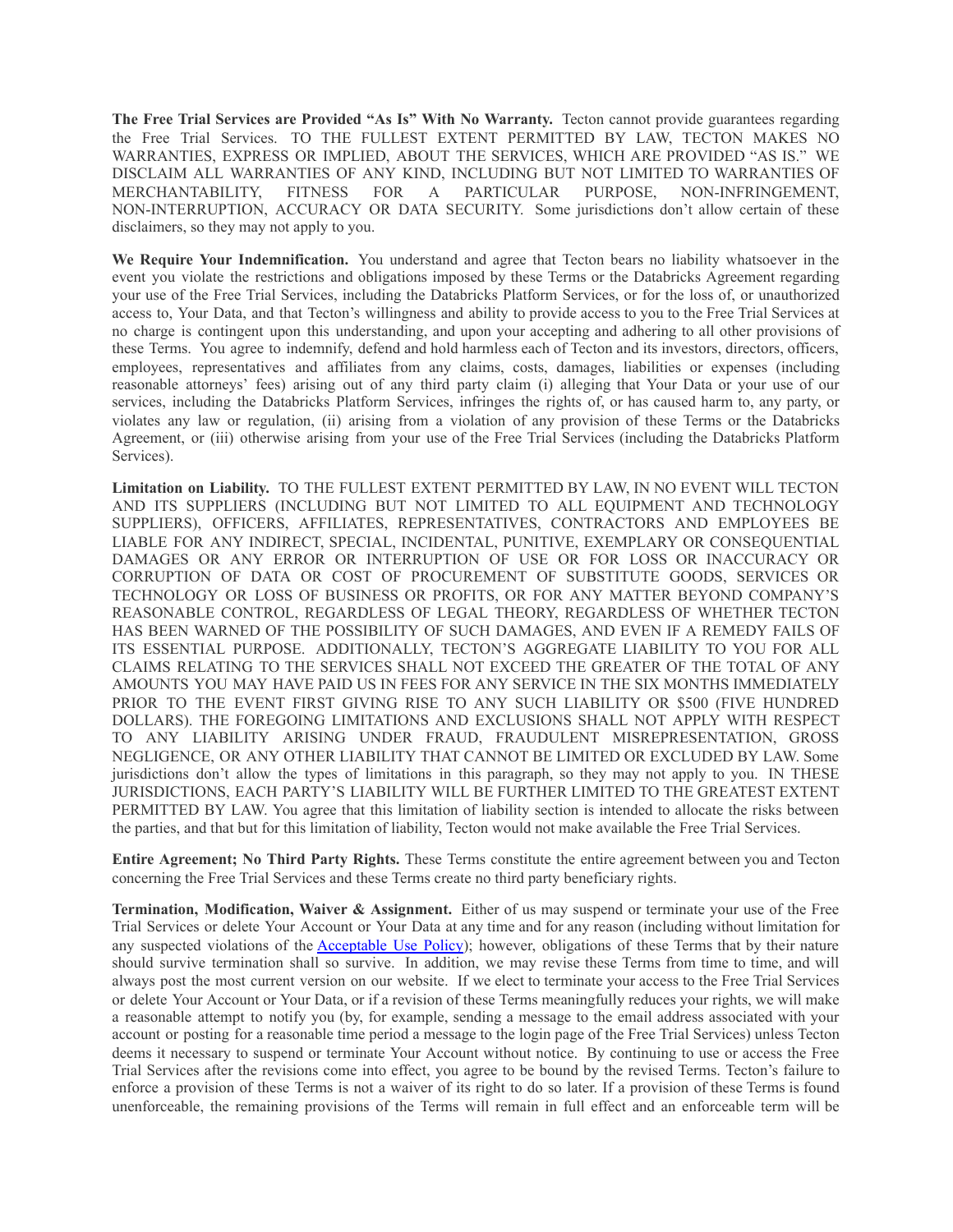substituted reflecting our intent as closely as possible, provided that questions of unenforceability regarding the Arbitration Agreement shall be resolved according to the Severability Section of the Arbitration Agreement. You may not assign or transfer any of your rights under these Terms, and any such attempt will be void. Tecton may assign these Terms and/or its rights under these Terms to any of its affiliates or to any successor in interest.

### **DISPUTES; BINDING ARBITRATION AND CLASS ACTION WAIVER**

**Informal Resolution.** You agree with us that, if either of us has concerns, we must first work together to resolve any dispute informally without resorting to legal action. You agree to contact us at legal@tecton.ai in the event you have a dispute prior to bringing a formal claim against Tecton. If the dispute is not resolved within 30 calendar days from the notice date, either of us may bring a claim subject to the procedures set forth below. You and Tecton agree to the jurisdiction of the Northern District of California to resolve any dispute, claim, or controversy that relates to or arises in connection with these Terms (and any non-contractual disputes/claims relating to or arising in connection with them) and is not subject to mandatory arbitration as set forth below (the "Arbitration Agreement"). Any disputes not subject to mandatory arbitration are subject to the laws of the state of California, without regard to choice or conflicts of law principles.

**Arbitration Agreement.** If you are located within the United States, you and Tecton agree that any dispute, claim, or controversy between you and Tecton arising in connection with or relating in any way to these Terms or to your relationship with Tecton as a user of the Free Trial Services (whether based in contract, tort, statute, fraud, misrepresentation, or any other legal theory, and whether the claims arise during or after the termination of these Terms) will be determined by mandatory binding individual (not class) arbitration. You and Tecton further agree that the arbitrator shall have the exclusive power to rule on his or her own jurisdiction, including any objections with respect to the existence, scope or validity of the Arbitration Agreement or to the arbitrability of any claim or counterclaim. The Arbitration Agreement will survive termination of the Terms. You and Tecton agree that the Federal Arbitration Act applies and governs the interpretation and enforcement of the Arbitration Agreement (despite the choice of law provision above).

**Exceptions to Arbitration.** Notwithstanding the prior clause, you and Tecton both agree that nothing in this Arbitration Agreement will be deemed to waive, preclude, or otherwise limit either of our rights, at any time, to (1) bring an individual action in a U.S. small claims court or (2) bring an individual action seeking only temporary or preliminary individualized injunctive relief in a court of law, pending a final ruling from the arbitrator. In addition, this Arbitration Agreement doesn't stop you or us from bringing issues to the attention of federal, state, or local agencies. Such agencies can, if the law allows, seek relief against us on your behalf (or vice versa).

**Prohibition of Class and Representative Actions and Non-Individualized Relief.** You and Tecton agree that each of us may bring claims against the other only on an individual basis and not as a plaintiff or class member in any purported class or representative action or proceeding. Unless both you and Tecton agree otherwise, the arbitrator(s) may not consolidate or join more than one person's or party's claims and may not otherwise preside over any form of a consolidated, representative or class proceeding. Also, the arbitrator(s) may award relief (including monetary, injunctive and declaratory relief) only in favor of the individual party seeking relief and only to the extent necessary to provide relief necessitated by that party's individual claim(s). Any relief awarded cannot affect other Tecton customers.

**Arbitration Procedures.** Arbitration is more informal than a lawsuit in court. Arbitration uses a neutral arbitrator or arbitrators instead of a judge or jury, and court review of an arbitration award is very limited. However, the arbitrator(s) can award the same damages and relief on an individual basis that a court can award to an individual. The arbitrator(s) also must follow the terms of these Terms as a court would. The arbitration will be conducted by the American Arbitration Association (referred to as the "AAA") under its rules and procedures, including the AAA's Consumer Arbitration Rules (as applicable), unless you have accepted these Terms as a representative of a business entity, in which case AAA's Commercial Arbitration Rules shall govern (as applicable), in each case as modified by this Arbitration Agreement. The AAA's rules and forms to commence arbitration are available at www.adr.org. A party who intends to seek arbitration must first send the other party, if to Tecton, by certified mail, a completed Demand for Arbitration. You should send this notice to Tecton at: Tecton, Inc., Attn: Legal Department, 548 Market Street, PMB 28021, San Francisco, California 94104 (with a copy to legal@tecton.ai). Tecton will send any notice to you to the address we have on file associated with your Tecton account (which may solely be at your account email address); it is your responsibility to keep your address up to date. All information called for in the